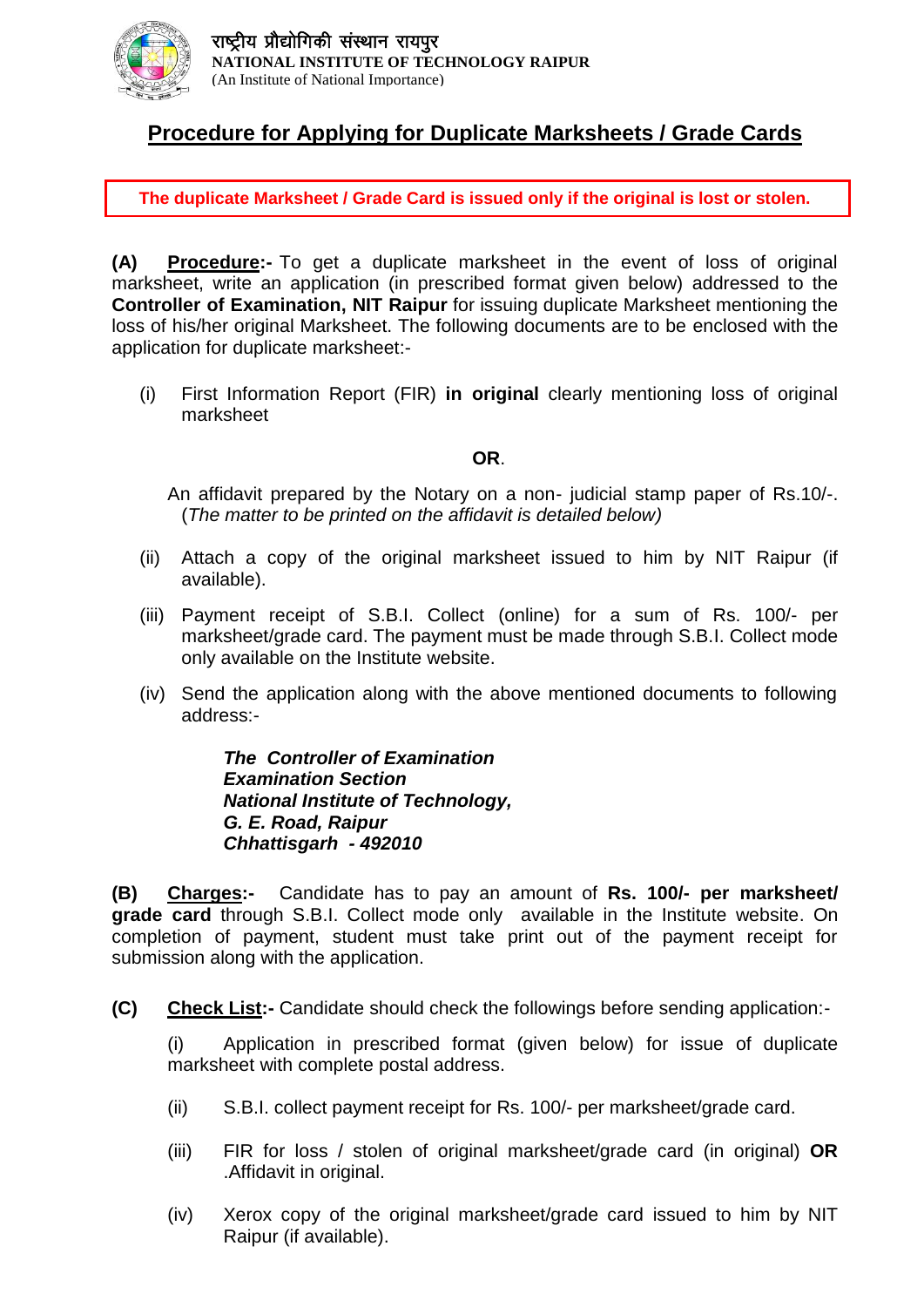

**(D) Processing:-** The duplicate marksheet/grade card will be prepared same as original one except the inscription of **'DUPLICATE'** on top of the duplicate marksheet/grade card.

**(E) Clarification.** Candidates can clarify their queries, if any, on phone no. **0771-6534775** or by writing email to **[examcontroller@nitrr.ac.in](mailto:examcontroller@nitrr.ac.in)**

\*\*\*\*\*\*\*\*\*

# **Matter to be printed on Affidavit if FIR is not Enclosed**

*(To be printed on a non-judicial stamp paper of Rs.10/-)*

## **AFFIDAVIT**

I, <NAME OF THE STUDENT > son of Shri < NAME OF THE FATHER/MOTHER >, resident of < PRESENT RESIDENTIAL ADDRESS>, hereby solemnly declare and affirm as under:-

- 1. That, I am / was a student of National Institute of Technology, Raipur from <MONTH & YEAR> till <MONTH & YEAR>.
- 2. That, I appeared and passed / failed the <NAME OF THE PROGRAMME> Degree in <NAME OF BRANCH> and <SEMESTER> from National Institute of Technology, Raipur in the year < YEAR>.
- 3. That, the original <NAME OF THE PROGRAMME> marksheet / grade card issued to me by the National Institute of Technology, Raipur has been lost to the best of my knowledge and belief. There is no immediate likelihood of the said original marksheet being traced out.
- 4. That, in the unlikely event of the original marksheet ever getting found, will not be misused.

**Deponent**

#### **Verification**

Verified that the contents of this affidavit are true and correct to the best my knowledge and belief and nothing has been concealed therein.

Date: <DATE OF WRITING AFFEDEVIT> Place: <CURRENT CITY OF YOUR STAY>